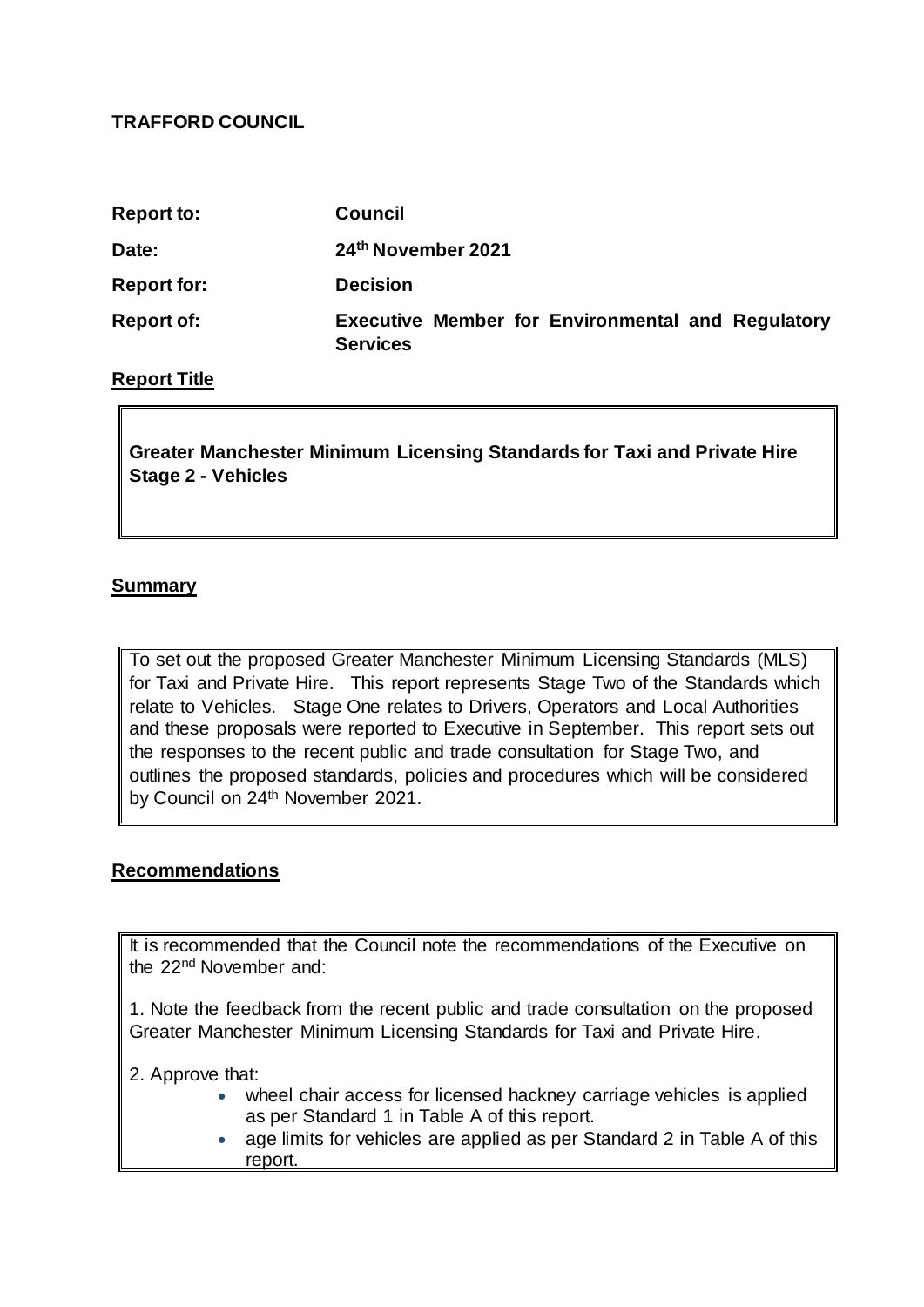|           | • emission standards for vehicles are applied as per Standard 3 in      |
|-----------|-------------------------------------------------------------------------|
|           |                                                                         |
|           | Table A of this report                                                  |
|           | the standards for vehicle colour are applied as per Standard 4 in Table |
|           | A of this report.                                                       |
|           | the standards for vehicle colour are applied as per Standard 4 in Table |
|           | A of this report                                                        |
|           | the standard for livery for vehicles is applied as per Standard 5 in    |
|           | Table A of this report.                                                 |
|           | the standards for vehicle testing are applied as per Standard 6 in      |
|           | Table A of this report                                                  |
|           | the provision of CCTV in vehicles is applied as per Standard 7 in       |
|           | Table A of this report.                                                 |
| $\bullet$ | the standards for Executive hire are applied as per Standard 8 in       |
|           | Table A of this report.                                                 |
|           |                                                                         |
|           | the standards for Executive hire are applied as per Standard 8 in       |
|           | Table A of this report.                                                 |
|           | vehicle design standards are applied as per Standard 9 in Table A of    |
|           | this report.                                                            |
|           | vehicle conditions are applied as per Appendix 2 of this report and     |
|           | Standard 10 in Table A of this report.                                  |
|           | the implementation dates for standards and conditions contained         |
|           | within this report within Table A are applied                           |
|           |                                                                         |
|           |                                                                         |
|           | 3. Note the Equalities Impact Assessment, as set out at Appendix 3.     |
|           |                                                                         |
|           |                                                                         |
|           |                                                                         |
|           |                                                                         |

Contact person for access to background papers and further information:

Name: Adrian Fisher

Director of Growth & Regulatory Services

Email: Adrian.fisher@trafford.gov.uk

**Background Papers**: None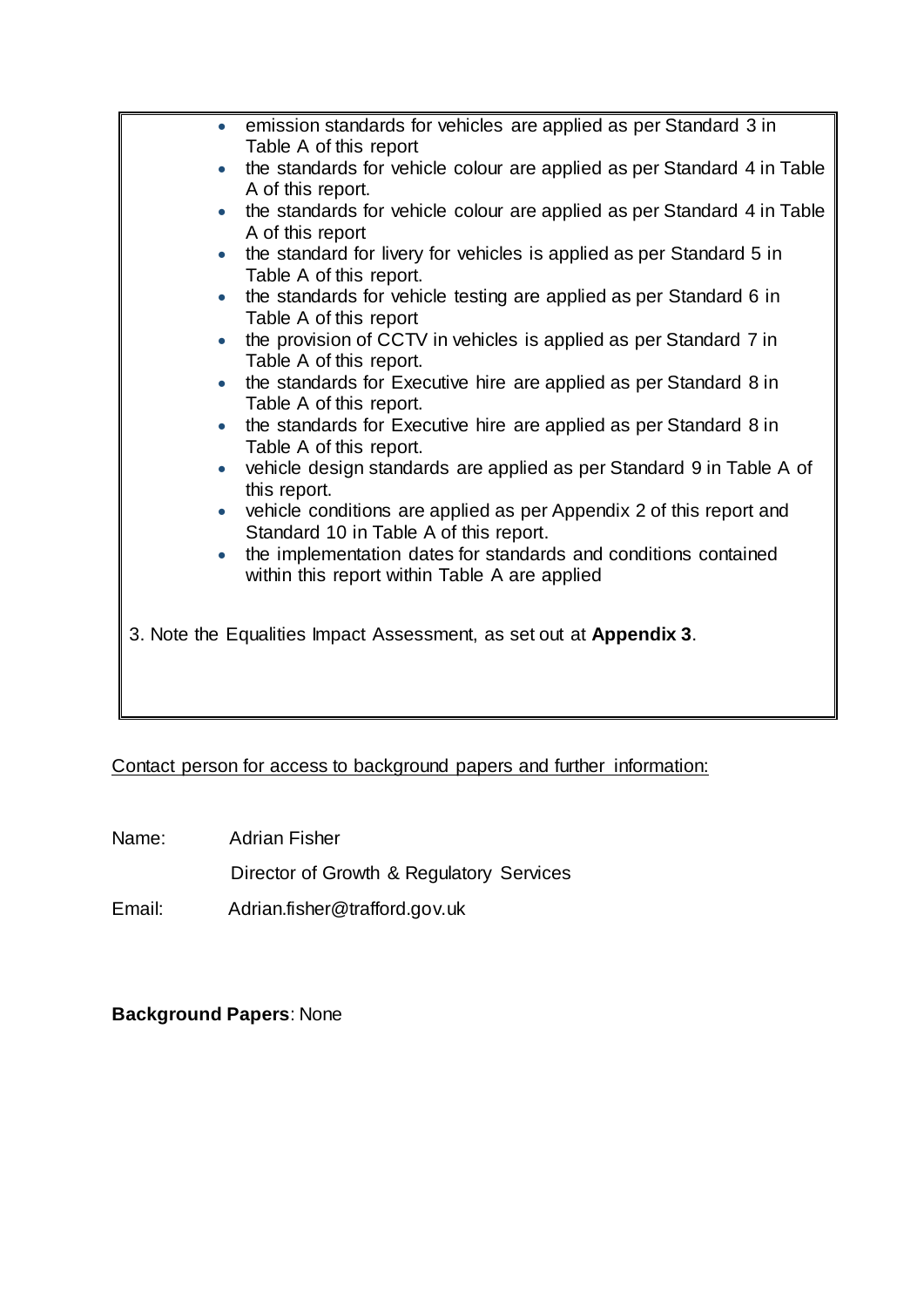| Relationship to Policy<br><b>Framework/Corporate Priorities</b> | The Greater Manchester Minimum Licensing<br>Standards for Taxi and Private Hire align closely<br>with our priorities on Health & Well-being and<br>Green & Connected Places.                                                                |
|-----------------------------------------------------------------|---------------------------------------------------------------------------------------------------------------------------------------------------------------------------------------------------------------------------------------------|
| Relationship to GM Policy or<br><b>Strategy Framework</b>       | Greater Manchester Minimum<br>The<br>Licensing<br>Standards for Taxi and Private Hire is a GM wide<br>initiative, led by the Greater Manchester Licensing<br>Managers Network on behalf of the ten districts.                               |
| Financial                                                       | Revenue and Capital: The Licensing Regime is a<br>self-funded service. Any additional resource<br>implications will be addressed through the annual<br>fee review.                                                                          |
| Legal Implications:                                             | The policy changes recommended, if agreed by the<br>Council, will be implemented and form the basis on<br>which decisions are made on applications received<br>by the Council.                                                              |
| <b>Equality/Diversity Implications</b>                          | Equality Impact Assessment<br>provided<br>is<br>at<br>Appendix 3.                                                                                                                                                                           |
| Sustainability Implications                                     | The MLS supports the GM Clean Air Plan which is<br>consistent with and will support delivery of the<br>Council's Carbon Neutral Action Plan 2020 and the<br>aims and objectives relating to the Council's<br>Climate Emergency declaration. |
| <b>Carbon Reduction</b>                                         | The MLS supports the GM Clean Air Plan which is<br>a place-based solution to tackle roadside NO <sub>2</sub><br>which will have a positive impact on carbon.                                                                                |
| Resource Implications e.g., Staffing<br>/ ICT / Assets          | There are no implications for ICT and Assets as a<br>consequence of this report. The staff time<br>implications have been identified and processes<br>will be amended.                                                                      |
| <b>Risk Management Implications</b>                             | Risk to delivery of the interventions detailed within<br>the new policies and procedures will be monitored<br>and updated as required.                                                                                                      |
| Health & Wellbeing Implications                                 | The basic rationale of the MLS is that it will improve<br>standards of safety for the travelling public and the<br>improvements to the vehicle fleet will support the<br>objectives of the Clean Air Plan in that it will                   |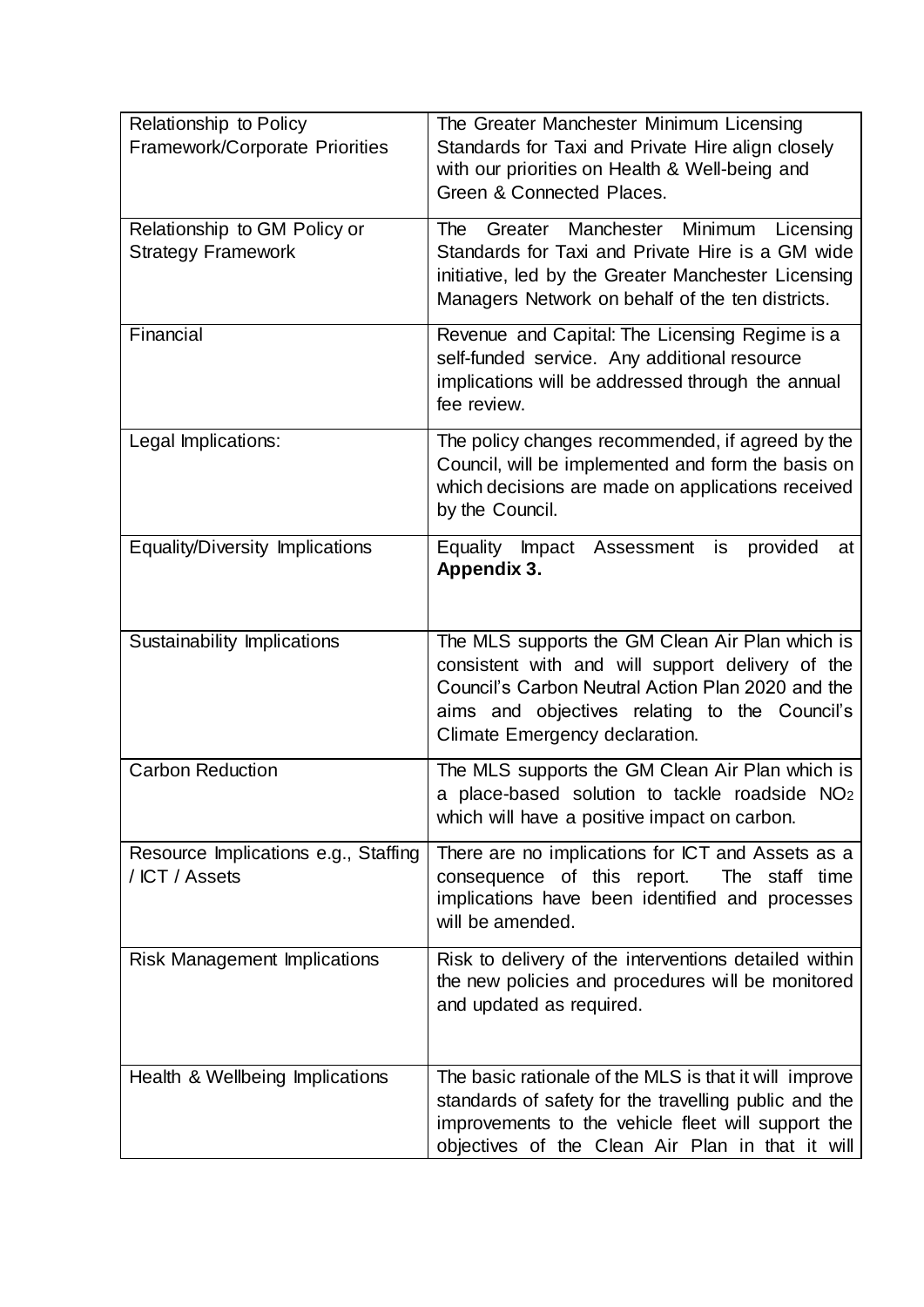|                                | improve health and wellbeing across the borough<br>through improving air quality |
|--------------------------------|----------------------------------------------------------------------------------|
| Health and Safety Implications | As set out above the new standards have public<br>safety as a core objective.    |

#### **1. Background**

- 1.1 There are over 1440 licensed drivers, over 840 private vehicle licenses, 117 hackney carriage licenses and 25 operators in Trafford. An efficient and safe taxi service has a significant contribution to the well-being and economy of Trafford. Minimum Licensing Standards for Greater Manchester raises the profile of the service across the region and aims to encourage the trust and appreciation of GM registered taxis.
- 1.2 This report outlines the final recommendations for the Standards for Vehicles at Stage 2 of the project. These same standards will be considered by all ten of the Greater Manchester Authorities. The standards have been subject to extensive public and trade consultation in 2020.
- 1.3 The recommendations were finalised following GM Licensing Managers considering all the consultation feedback both at a GM and district level and further to additional discussions held during consultation summary briefings presented at district level to Members and trade representatives at the end of June 2021. Additional detailed discussions also took place with Members of District Licensing Committees to help officers finalise a set of recommended Standards at Stage 2.

# **2 Introduction**

- 2.1 Around 2,000 hackney vehicles, approximately 11,500 private hire vehicles and upwards of 18,600 drivers are currently licensed across the ten Greater Manchester Authorities. Whilst there are many similarities in terms of policy standards and licence conditions, there are also significant differences, particularly when it comes to policies relating to the licensing of vehicles, the calculation of licensing fees and the approach to proactive compliance.
- 2.2 In 2018, Greater Manchester's ten local authorities agreed to collectively develop, approve and implement a common set of minimum licensing standards (MLS) for taxi and private hire services.
- 2.3 At that time, the primary driver for this work was to ensure public safety and protection, but vehicle age and emission standards in the context of the Clean Air and the decarbonisation agendas are now also major considerations. In addition, by establishing standards around common vehicle specifications, MLS is an important mechanism that permits the systematic improvements to taxi and private hire service across Greater Manchester and their visibility.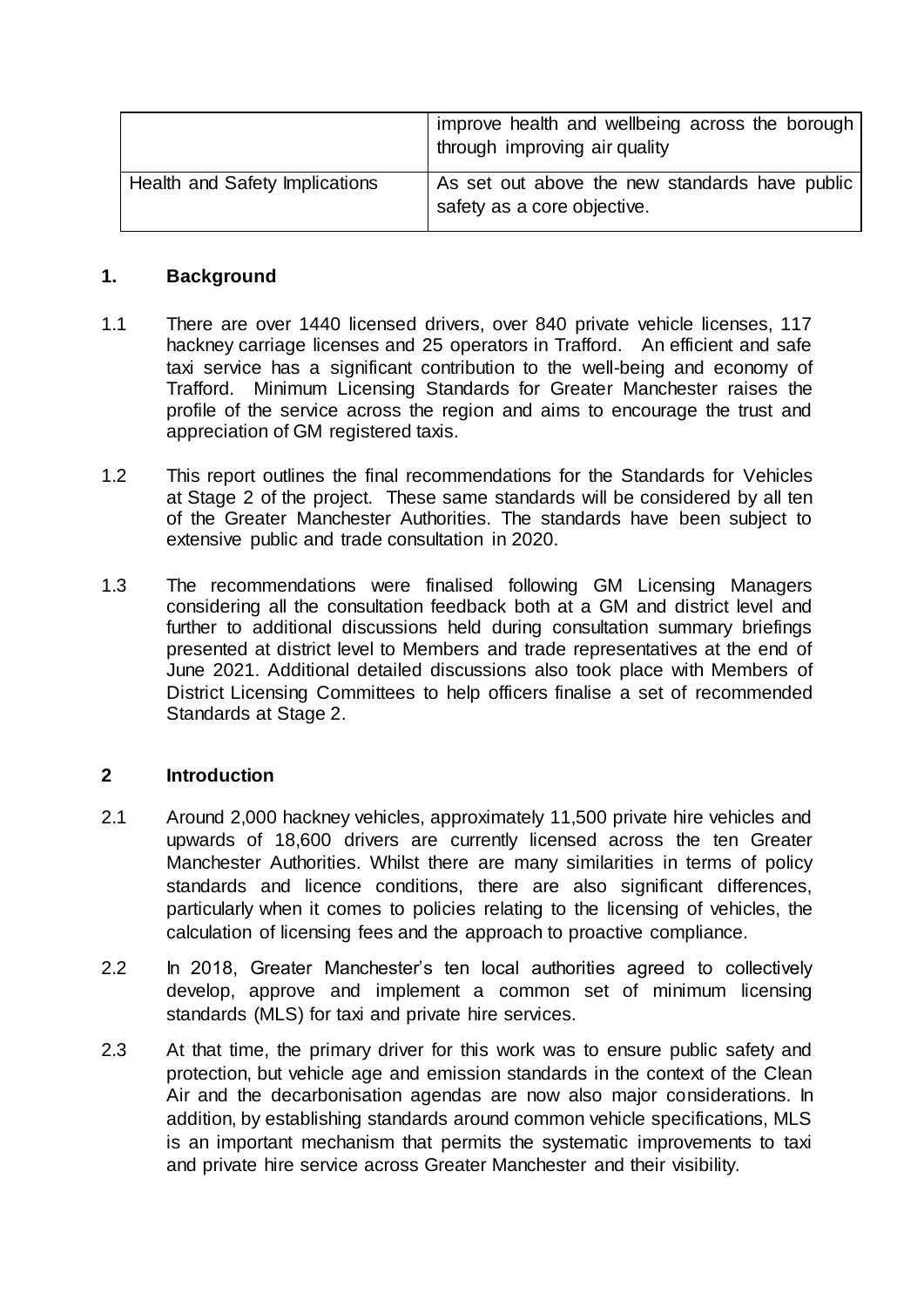- 2.4 This approach stands to benefit drivers and the trade more widely as public confidence in a well-regulated and locally licensed taxi and private hire sector grows and will contribute directly to better air quality and lower carbon emissions. By establishing and implementing Greater Manchester-wide minimum licensing standards, we can help to ensure that all residents and visitors see these services as safe and reliable, and preferable to those not licensed by Greater Manchester local authorities.
- 2.5 This collaborative approach seeks to establish a basic and common minimum in key areas, whilst allowing Districts to exceed these minimums where they consider this to be appropriate. As licensing is a local authority regulatory function, the Standards have been devised by the GM Licensing Managers Network who work in partnership across Greater Manchester to drive innovation, partnership and change agendas. MLS is also related to other key Greater Manchester priorities, most notably the GM Clean Air Plan and decarbonisation strategies, hence TfGM has been supporting the development of MLS ensuring it complements wider objectives.
- 2.6 Ultimately the collaborative approach that the MLS represents will help achieve the vision of Taxis and Private Hire as a crucial part of the overall transport offer; a strong, professional and healthy taxi sector that can deliver safe and high-quality services to residents and visitors across the whole of Greater Manchester. The proposed MLS, together with funding from the GM Clean Air Plan, will help deliver improved safety, customer focus, higher environmental standards and accessibility.
- 2.7 Local reform through MLS can deliver real improvements across Greater Manchester, but the growth of out-of-area operation undermines local licensing, and gives cause for real concern that vehicles and drivers licensed outside our conurbation (but carrying Greater Manchester residents and visitors) may not be regulated to the high standards we expect. In this regard, it is important to recognise that Government reform of taxi and private hire legislation and regulation remains as critical as ever. Further work to press the case to Ministers for reform is a key part of the overall approach.

# **3 Minimum Licensing Standards**

- 3.1 The GM MLS were ready to be consulted on when the Department for Transport published statutory guidance for taxi and private hire licensing authorities in July 2020. The MLS project has had regard for that guidance, which largely mirrors what is already proposed across GM, and reference is made in the report where appropriate.
- 3.2 It should be noted however that the statutory guidance firmly highlights the past failings of licensing regimes in putting public safety at the forefront of their policies and procedures. The guidance asks authorities to have due regard to reviewing its policies thoroughly and considering good practice in the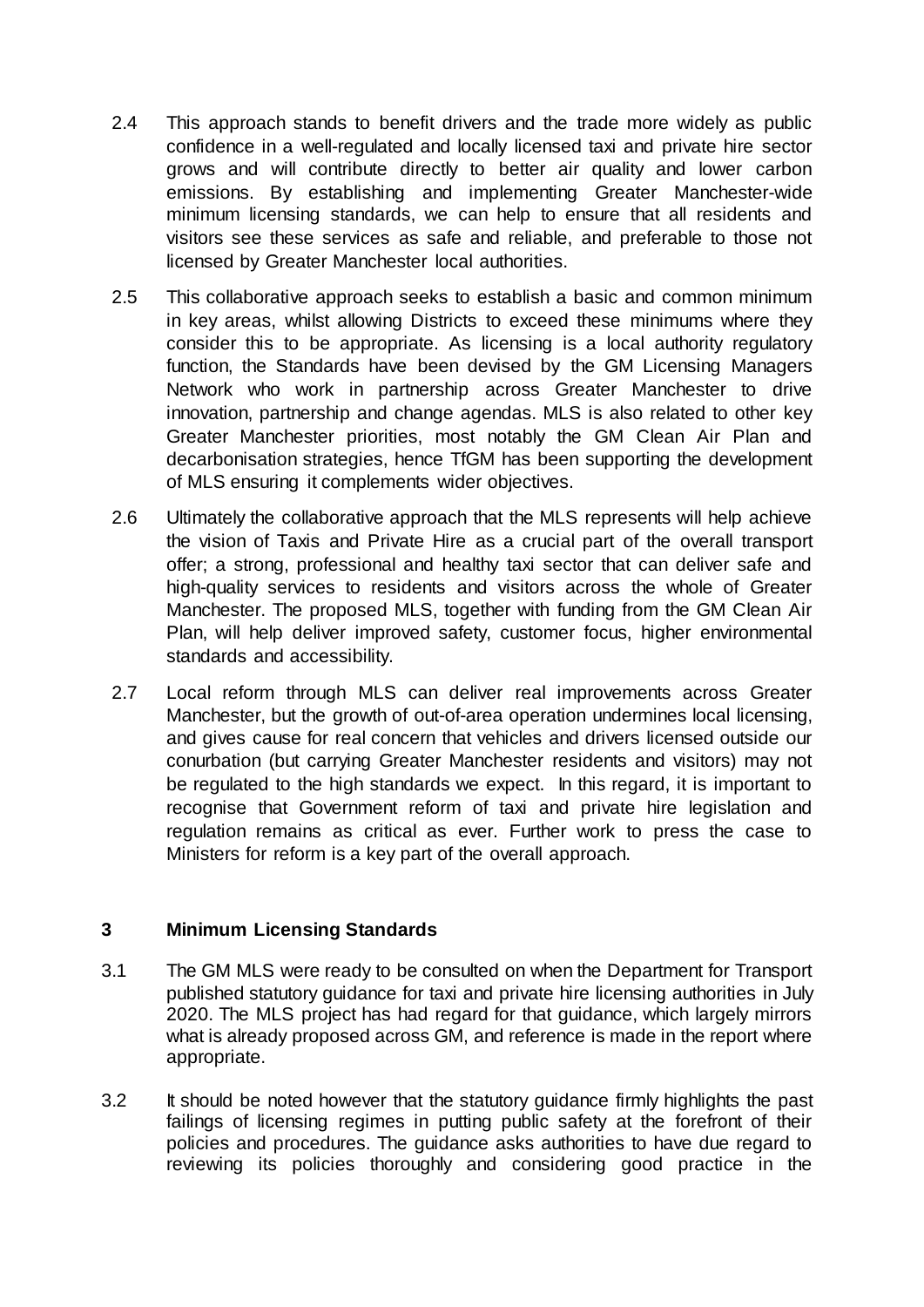implementation of robust standards that address the safeguarding of the public and the potential impact of failings in this area.

- 3.3 To that end, it is important to recognise that Taxis and Private Hire services are unique in the potential opportunity and risks they present to the travelling public. In no other mode of public transport are passengers as vulnerable or at risk to those who have mal intent; risks that are increased for children and vulnerable adults. The sector itself is also vulnerable to being used for criminal activity such as child sexual exploitation, county lines and other drug dealing/money laundering activity.
- 3.4 The Casey Report (2015) also made it clear that weak and ineffective arrangements for taxi and private hire licensing had left children and the public at risk:

*The safety of the public should be the uppermost concern of any licensing and enforcement regime: when determining policy, setting standards and deciding how they will be enforced. This is nowhere more important than in taxi licensing where sometimes vulnerable people are unaccompanied in a car with a stranger<sup>1</sup>*

3.5 It is with public safety as our primary duty in mind as Licensing Authorities that the MLS are proposed.

Overall, the GM approach looks to provide:

- the public with safe, visible, accessible and high-quality hackney and private hire services
- the hackney and private hire trades with clarity over what the required standards will be over the long term, and through the GM Clean Air Plan, with unprecedented investment to help renew the fleet
- local authorities with the continued regulatory role in relation to driver, vehicle and operator licensing whilst retaining scope to exceed the MLS as agreed locally by elected members
- 3.6 The MLS are divided into four distinct sections as follows:

Licensed Drivers; including criminal records checks, medical examinations, local knowledge test, English language requirements, driver training including driving proficiency and common licence conditions.

Licensed vehicles; including vehicle emissions**,** vehicle ages**,** common vehicle colour and livery**,** vehicle testing**,** CCTV, Executive Hire and vehicle design common licence conditions

 $\overline{a}$ 

<sup>1</sup> Report of Inspection of Rotherham Metropolitan Borough Council, February 2015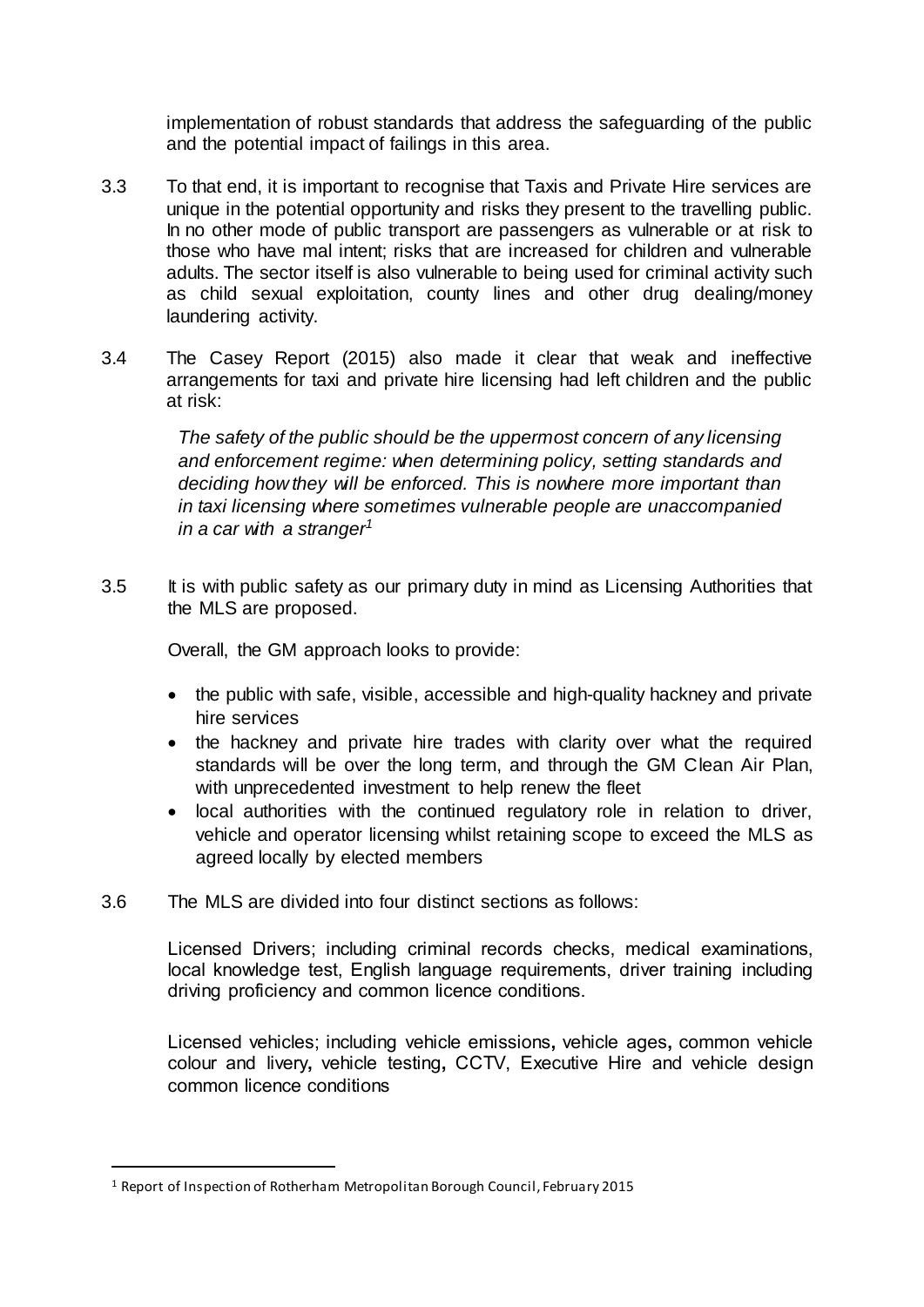Licensed private hire operators; including common licence conditions, DBS checks for operators and staff every year, fit and proper criteria for operator applications and common licence conditions.

Local Authority Standards: including application deadlines and targets, GM Enforcement Policy, Licensing Fee Framework, annual councillor training requirements and Officer delegations.

3.7 As Members will know, due to the breadth of proposals to be considered, the final Standards recommendations have been split into two Stages. This Stage 2 report seeks to provide Members with detailed consultation feedback and officer recommendations on the Vehicle Standard proposals.

## **4 Link to the Clean Air Plan**

- 4.1 An important element of the overall approach is to provide clarity and long term certainty for vehicle owners, so that they are able to plan the upgrade of their vehicles in a way that meets and contributes positively to GM's Air Quality, Carbon and other environmental obligations.
- 4.2 This will also help ensure that applicants to the Clean Taxi Fund, secured as part of the GM Clean Air Plan, will have a clear understanding of what locally licensed vehicle requirements will be over the longer term, for example in terms of emissions, age and other criteria, so they can determine the best use of the available funds given their specific circumstances. Note that only those vehicle owners who have licensed their vehicle with one of the GM local licensing authorities prior to 3 December 2020 will be eligible for Clean Taxi Funds to support upgrade.

# **5 The Consultation**

- 5.1 Members have already been provided with a summary of the GM wide public consultation that took place between 8 October and 3 December 2020 in the Stage 1 Report.
- 5.2 For a full breakdown of demographics and to view the complete GM consultation report please visit [www.gmtaxistandards.com](http://www.gmtaxistandards.com/)
- 5.3 The response breakdown for Trafford was as follows: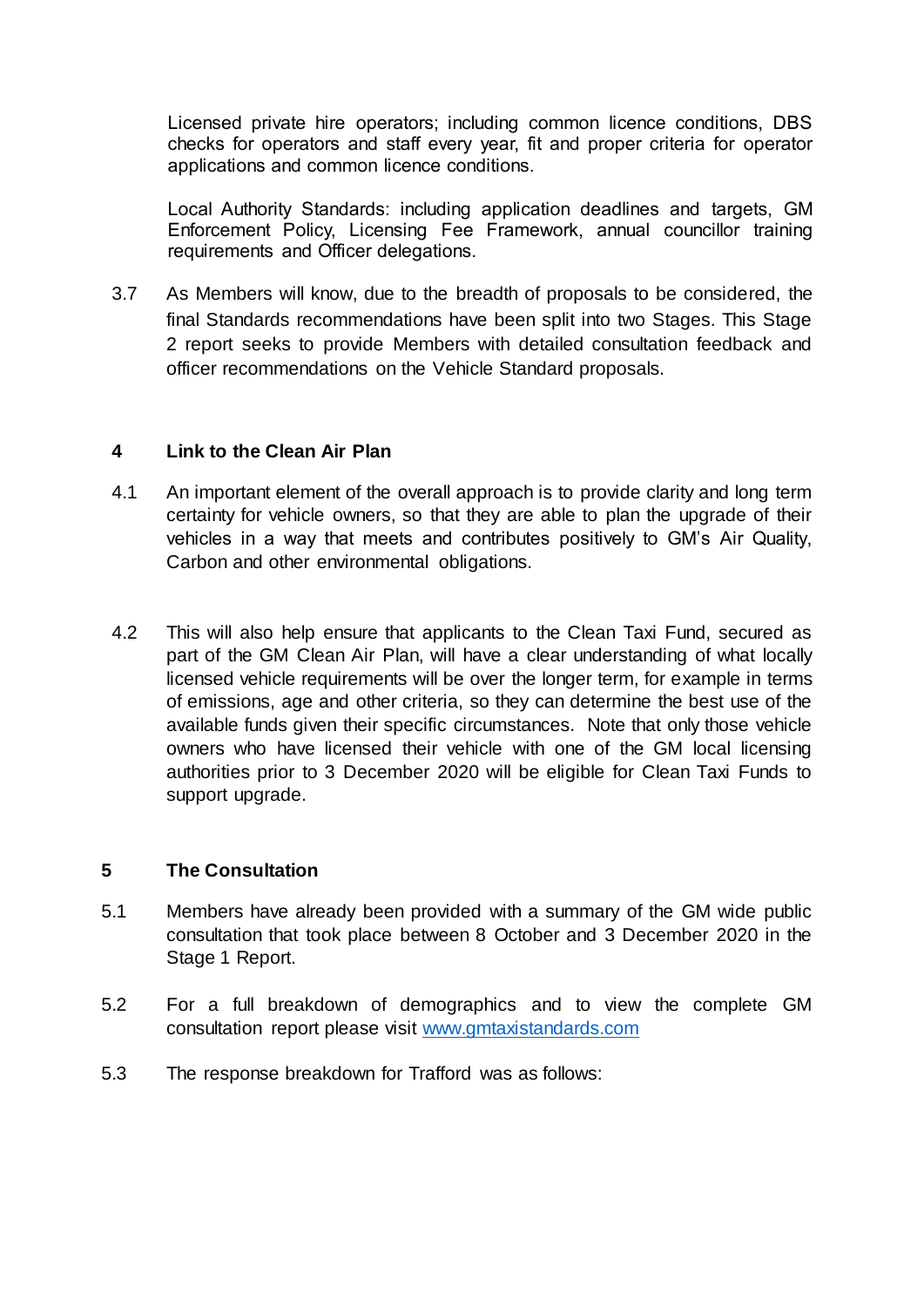|                               | Questionnaire* | Letter /<br>email | <b>Total</b> | %    |
|-------------------------------|----------------|-------------------|--------------|------|
| <b>General public</b>         | 83             | $\mathbf 0$       | 83           | 70%  |
| <b>Hackney drivers</b>        | 14             | $\mathbf 0$       | 14           | 12%  |
| Private hire vehicle drivers  | 14             | $\Omega$          | 14           | 12%  |
| <b>Private hire operators</b> | 5              | $\Omega$          | 5            | 4%   |
| Vehicle leasing companies     | 1              | $\Omega$          | 1            | 1%   |
| <b>Businesses</b>             | 1              | $\Omega$          | 1            | 1%   |
| <b>Representatives</b>        | 0              | $\Omega$          | $\mathbf 0$  | 0%   |
| <b>Base</b>                   | 118            | $\bf{0}$          | 118          | 100% |

5.4 The following table provides a comparison of driver trade response levels across each of the 10 districts (with numbers on the left column and split shown between Hackney and Private Hire):



- 5.5 As Members will see, the response rates were generally low across the board, particularly from members of the trade. This isn't uncommon compared to Officers reflections on previous engagement with the trade. At a GM level, there are enough responses to draw conclusions, however, the number of responses in some sub-groups at district level is small and as such, the data should be treated with caution.
- 5.6 Across GM there were monthly meetings with trade and union representatives to update and reflect on the work being undertaken. Twelve briefings sessions were held for representatives at GM level in MLS and clean air. There were also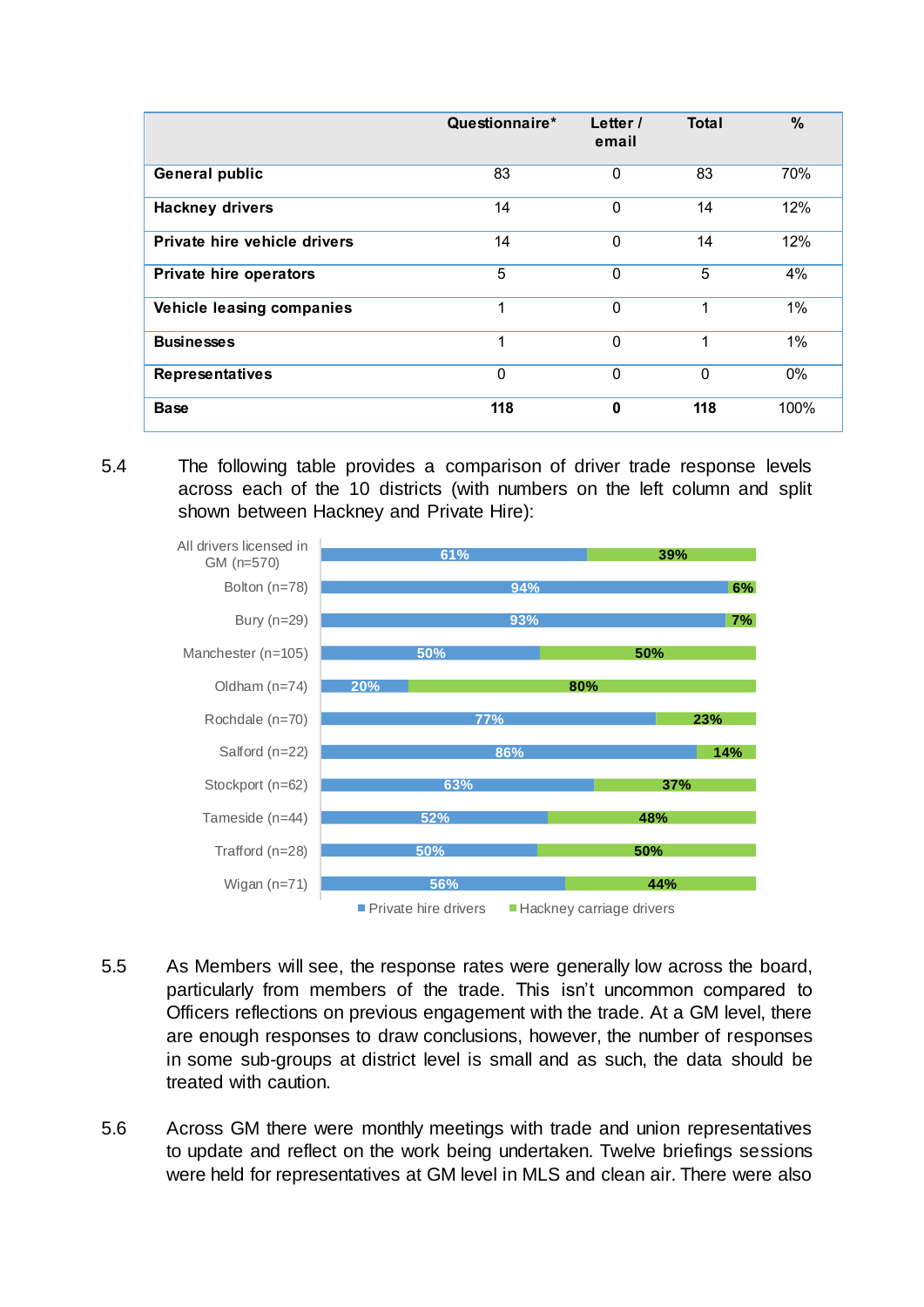twenty five briefing sessions for all trade sectors affection by clean air and at local level a number of local briefings were held and various communication methods used to notify all affected that consultation was underway including emails, newsletters and contact via operator bases.

- 5.7 It should be noted that the findings of the in-depth interviews and focus groups have been included alongside the findings from the questionnaire, expanding on the findings to provide deeper insight and examples in commentary form. The in-depth interviews enabled those who may be specifically impacted to provide additional detail and specific examples e.g. from a specific business sector.
- 5.8 The Consultation document provided detail on 10 separate vehicle standard proposals and asked the following questions:
	- 1. To what extent do you agree or disagree with the proposed minimum licensing standards for Vehicles in Greater Manchester?
	- 2. Please use this space to provide any comments relating to the proposals for the minimum licensed standards for Vehicles

For question 1 on each section, response options were:

- strongly agree
- agree
- neither agree or disagree
- disagree
- strongly disagree
- don't know

Respondents were then asked a series of other questions to gain further insight into their views on implementation and impact of the proposals, including free text responses to gain more qualitative feedback.

5.9 Copies of the Consultation Questionnaire and accompanying information booklet are available at [www.gmtaxistandards.com](http://www.gmtaxistandards.com/)

#### **6 SUMMARY FINDINGS**

- 6.1 The following paragraphs provide summaries of the consultation responses at a GM level. District specific comments and feedback on individual standards are included within **Appendix 1** to the report.
- 6.2 Vehicle Standards
	- High level of agreement from members of the public (88%)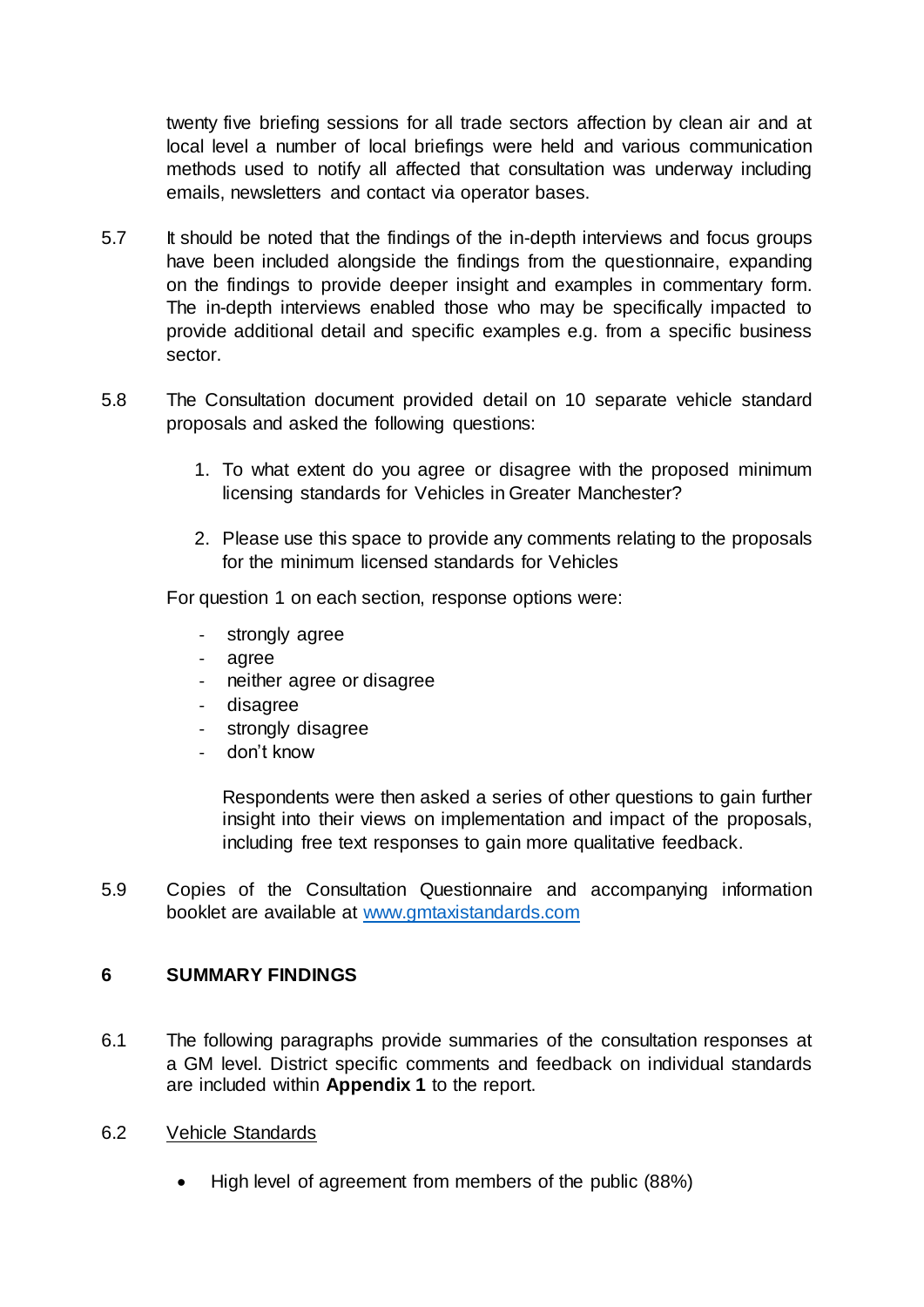- Greater overall level of disagreement from Trade (Hackney 69% and PH 63%)
- Trade mostly commented on age policy proposals; disagreeing
- Concerns raised about the charging infrastructure for electric vehicles
- Public liked the proposal of CCTV but concerns raised by the Trade with regards to cost and data privacy
- High number of comments and disagreement across both public and trade with regards to colour policy proposals
- 6.3 Drivers from an Asian background were more likely to disagree with the vehicle standards than hackney / PHV drivers from a White British background (70% compared to 58%). Drivers in Bolton (88%), Oldham (91%) and Rochdale (71%) did not agree with the proposals.
- 6.4 Drivers who rent or lease their vehicle were more likely to agree with the proposed vehicle standards compared to those who own their vehicle (37% and 22% respectively), likely due to the lower likelihood of significant direct financial impact, however in both cases more drivers disagree than agree with the proposed vehicle standards.

| Category                                         | General<br>public | Hackney<br><b>Drivers</b> | PHV<br><b>Drivers</b> | PHV<br><b>Operators</b> | <b>Business</b> | Vehicle<br>Leasing<br>Company | Represent-<br>atives |
|--------------------------------------------------|-------------------|---------------------------|-----------------------|-------------------------|-----------------|-------------------------------|----------------------|
| <b>General Comments</b>                          | 95                | 11                        | 32                    | 6                       | 3               | 1                             | 3                    |
| <b>Vehicle Emissions</b>                         | 39                | 20                        | 10                    | 5                       | $\mathbf{1}$    | $\overline{2}$                | $\overline{4}$       |
| Age of Vehicle                                   | 82                | 78                        | 84                    | 8                       | 1               | 1                             | 10                   |
| <b>Vehicle Colour</b>                            | 214               | 23                        | 95                    | 12                      | $\overline{2}$  | 1                             | 13                   |
| <b>Accessible vehicles</b>                       | 54                | 38                        | 1                     | 1                       | 1               | 0                             | 4                    |
| <b>Vehicle Livery</b>                            | 62                | $\overline{7}$            | 47                    | 6                       | 1               | 3                             | 11                   |
| <b>Vehicle Maintenance</b><br>and Testing        | 44                | 20                        | 31                    | 4                       | $\mathbf{0}$    | $\Omega$                      | $\overline{2}$       |
| <b>CCTV</b>                                      | 83                | 16                        | 51                    | 6                       | $\mathbf{1}$    | 3                             | 8                    |
| <b>Executive Hire and</b><br>specialist vehicles | 8                 | $\mathbf{0}$              | 5                     | $\overline{2}$          | $\mathbf 0$     | $\Omega$                      | 1                    |
| <b>Vehicle Design</b>                            | 9                 | $\overline{4}$            | $\Omega$              | $\Omega$                | $\Omega$        | $\Omega$                      | 1                    |
| <b>Vehicle Conditions</b>                        | 24                | $\mathbf{1}$              | 3                     | $\overline{2}$          | $\mathbf 0$     | $\Omega$                      | $\Omega$             |
| <b>Base</b>                                      | 449               | 114                       | 187                   | 24                      | $\overline{7}$  | 6                             | 20                   |
| Proportion of<br>respondent type                 | 45%               | 49%                       | 53%                   | 75%                     | 37%             | 60%                           | 56%                  |

6.5 The following table shows the number of total comments made (GM level) for each standard category by respondent type: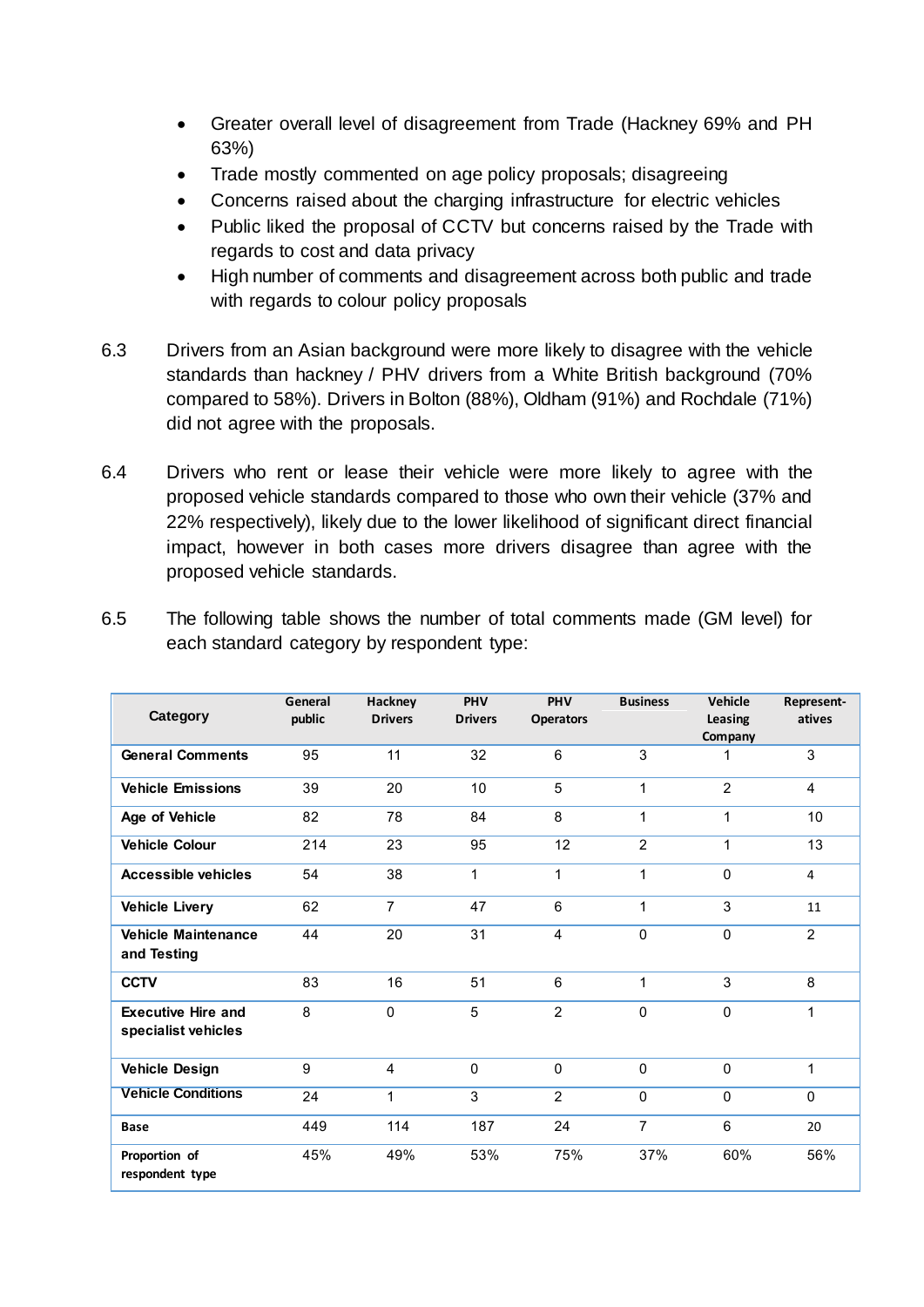6.6 Some of the general comments about the vehicle standards as a whole are as follows:

*"Really impressed with the standards I hope it is brought in sooner rather than later." (Public, age 35-44, Trafford)*

*"All of these are important" (Public, age 55-64, Bury)*

*"These measures will make all passengers safer." (Public, age 35-44, Tameside)*

*"I feel this is a policy that is being rushed through without full thought of the cost and consequences to the self-employed sole trader who has been badly affected by Covid 19." (Hackney Driver, Tameside)* 

*"Standardising of vehicles leads to a higher demand for a smaller range of vehicles which, in turn, increases initial purchase cost and ongoing maintenance costs (due to high parts demand). The vast majority of private hire drivers are living close to minimum wage and any increasing in their running cost will be pushed directly onto the customers. Resulting in the continuing demise of the industry and customers turning to subsidised transport systems." (Public, age 25-34, Wigan)*

*"I believe that wanting completely emission-free taxis by 2028 is a goal that should be circumstantial. Most drivers use these vehicles for their private life too and electric vehicles must have the range and practicality to serve both needs before making it mandatory to have an emission-free vehicle." (PHV Driver, Stockport)*

#### **7 Evaluation of proposals and reasons for recommendations**

7.1 The detail of the proposals, current Trafford Standards, consultation feedback on the proposals at both a Greater Manchester and Trafford level and consideration of that feedback are given in **Appendix 1** - Vehicle Standards. Table A gives a summary of the proposals. Any standard that is contained within the Department for Transport's Statutory Guidance is highlighted with an asterisk\*.

| able |  |
|------|--|
|------|--|

| <b>Standard 1</b><br><b>Accessible</b><br><b>Hackney</b> | To retain the Council's current standard that all licensed<br>Hackney Vehicles be wheel chair accessible (WAV).                         |
|----------------------------------------------------------|-----------------------------------------------------------------------------------------------------------------------------------------|
| <b>Carriages</b>                                         | To defer the decision on side/rear loading at this time as<br>the consultation response on this specific point was<br>particularly low. |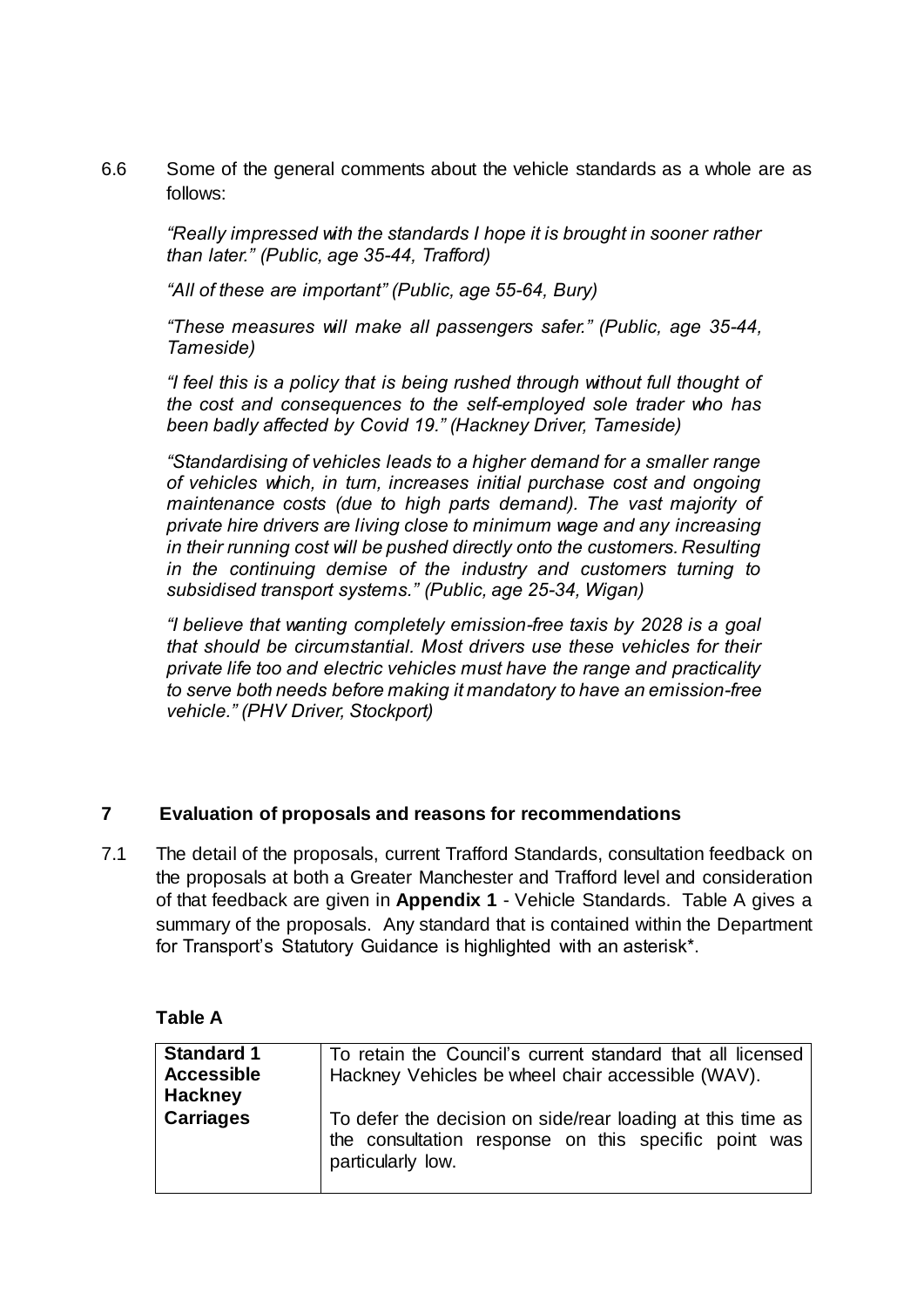| <b>Standard 2</b>     | To implement the following as the minimum standard:                                                   |  |  |  |  |
|-----------------------|-------------------------------------------------------------------------------------------------------|--|--|--|--|
| <b>Vehicle Age</b>    | • PHV – under 5 years on to fleet and 10 years off                                                    |  |  |  |  |
|                       | PHV WAV - under 7 years on to fleet and 15 years                                                      |  |  |  |  |
|                       | off                                                                                                   |  |  |  |  |
|                       | Purpose built HCV- under 7 on to fleet and 15<br>$\bullet$                                            |  |  |  |  |
|                       | years off                                                                                             |  |  |  |  |
|                       | Air quality metrics and impacts and testing data to<br>$\bullet$                                      |  |  |  |  |
|                       | be reviewed over the next 2-3 years by the                                                            |  |  |  |  |
|                       | Network and<br>risks<br>Licensing<br>or proposed                                                      |  |  |  |  |
|                       | amendments brought back to<br>Members as                                                              |  |  |  |  |
|                       | necessary                                                                                             |  |  |  |  |
|                       | To remove the exceptional condition (age) test.                                                       |  |  |  |  |
|                       | That the standard be implemented for new to licence                                                   |  |  |  |  |
|                       | vehicles from the 1 <sup>st</sup> January 2022; and that the existing                                 |  |  |  |  |
|                       | fleet is compliant with the policy standard by 1 April 2024.                                          |  |  |  |  |
|                       | This will mean that from the 1 <sup>st</sup> April 2023 a vehicle licence                             |  |  |  |  |
|                       | will not be renewed if the vehicle does not meet this                                                 |  |  |  |  |
|                       | standard.                                                                                             |  |  |  |  |
|                       |                                                                                                       |  |  |  |  |
| <b>Standard 3</b>     | To require licensed vehicles to be compliant with the                                                 |  |  |  |  |
| <b>Vehicle</b>        | current Euro emissions standard as follows:                                                           |  |  |  |  |
| <b>Emissions</b>      |                                                                                                       |  |  |  |  |
|                       | • For new to licence vehicles from the $1st$ January                                                  |  |  |  |  |
|                       | 2022; and for the existing fleet vehicles are<br>compliant with the policy standard by 1 April 2024.* |  |  |  |  |
|                       | This will mean that from the 1 <sup>st</sup> April 2023 a vehicle                                     |  |  |  |  |
|                       | licence will not be renewed if the vehicle does not                                                   |  |  |  |  |
|                       | meet this standard.                                                                                   |  |  |  |  |
|                       |                                                                                                       |  |  |  |  |
|                       | To note the strong ambition to move existing fleets<br>$\bullet$                                      |  |  |  |  |
|                       | to ZEC as soon as possible                                                                            |  |  |  |  |
|                       | *vehicle must also be compliant with the age policy                                                   |  |  |  |  |
| <b>Standard 4</b>     | To retain the Council's current policy standard that all                                              |  |  |  |  |
| <b>Vehicle Colour</b> | Hackney Carriage Vehicles should be black in colour with                                              |  |  |  |  |
|                       | the following exceptions:                                                                             |  |  |  |  |
|                       | London Style Taxis may be of the manufacturer's                                                       |  |  |  |  |
|                       | colour                                                                                                |  |  |  |  |
|                       | Advertising is allowed on London Style Taxis<br>$\bullet$                                             |  |  |  |  |
|                       | Not to recommend a specific colour requirement for                                                    |  |  |  |  |
|                       | Private Hire vehicles at this stage. A piece of research is                                           |  |  |  |  |
|                       | to be commissioned to further consider the risks/benefits                                             |  |  |  |  |
|                       | of this policy. However, single colour for private hire                                               |  |  |  |  |
|                       | vehicles remains an aspiration of the MLS programme.                                                  |  |  |  |  |
| <b>Standard 5</b>     |                                                                                                       |  |  |  |  |
|                       | To require that all vehicles will:                                                                    |  |  |  |  |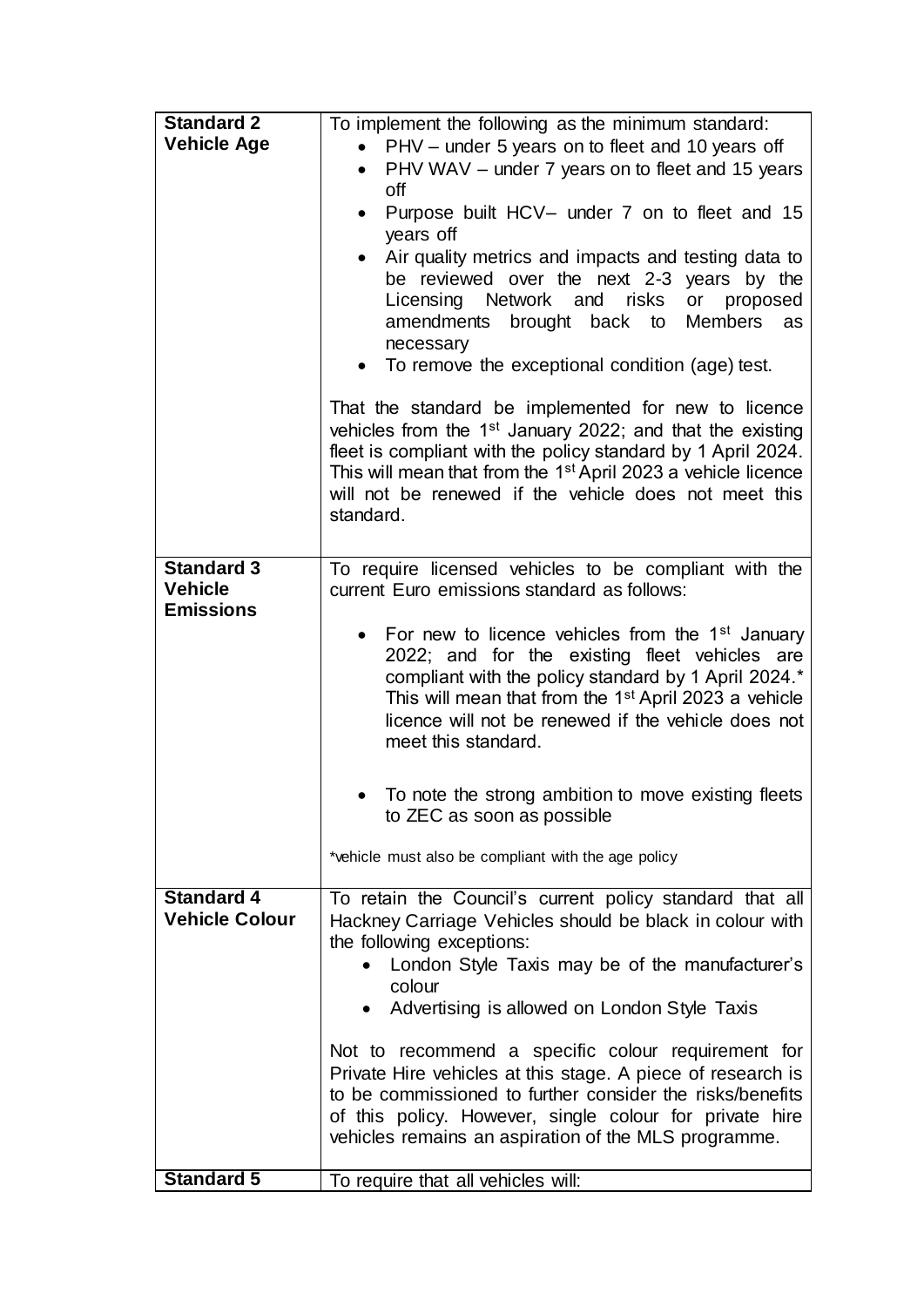| <b>Vehicle Livery</b>                       | display permanently affixed licence plates on the front<br>and back of the vehicle<br>display a 'GM approved' sticker on the bonnet<br>To require that all PHVs will:<br>only display stickers provided by the licensing<br>authority (at cost) which will bear the operator name,<br>'advanced bookings only', 'not insured unless pre-<br>booked' and the licensing authority logo<br>display those stickers on both rear side doors and the<br>back window<br>not use any magnetic stickers<br>*Specified design/dimensions and placement on vehicles to be<br>provided |
|---------------------------------------------|----------------------------------------------------------------------------------------------------------------------------------------------------------------------------------------------------------------------------------------------------------------------------------------------------------------------------------------------------------------------------------------------------------------------------------------------------------------------------------------------------------------------------------------------------------------------------|
|                                             | That the implementation date for this standard be<br>delegated to the Corporate Director of Place in<br>consultation with the Executive Member for Environment<br>and Regulatory Services with consideration of the need<br>to procure the necessary supplier/materials; to<br>communicate the changes to the trade; and to ensure<br>that processes are in place for a robust implementation of<br>the standard.                                                                                                                                                          |
| <b>Standard 6</b><br><b>Vehicle Testing</b> | To retain Trafford's current standard of requiring vehicles<br>to be tested on first application and every six months<br>thereafter, irrespective of the age of the vehicle. All<br>vehicles to be tested against the DVSA MOT standard plus<br>Trafford's Vehicle Compliance Manual.                                                                                                                                                                                                                                                                                      |
| Standard 7<br><b>CCTV</b>                   | To approve the drafting of a CCTV policy for further<br>consideration and consultation                                                                                                                                                                                                                                                                                                                                                                                                                                                                                     |
| <b>Standard 8</b><br><b>Executive Hire</b>  | retain Trafford's current standards including<br>The i<br>the<br>following conditions:<br>Bookings to be confirmed by written contract<br>$\bullet$<br>Payments made in advance of the journey or by<br>invoice afterwards<br>Stipulation on the types of vehicles to be licensed<br>Dress code<br>$\bullet$<br>Business plan shared with licensing authority<br>$\bullet$<br>Vehicles not to be fitted with data heads, radios or<br>meters<br>Exemptions from plates and door signs only to be<br>given when used exclusively for executive hire                         |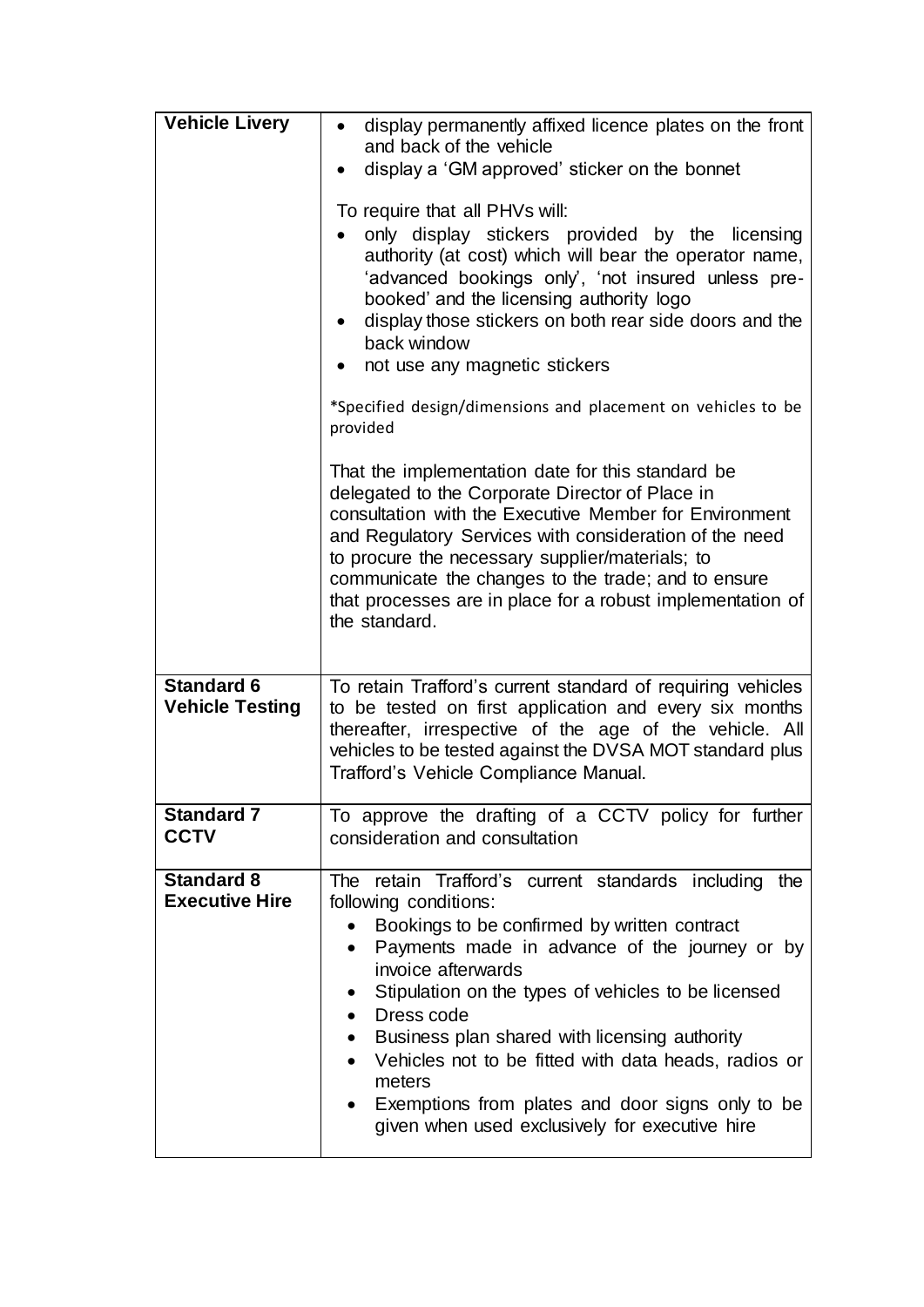|                                                           | The standard to apply to new to licence and existing fleet<br>from 1 <sup>st</sup> January 2022                                                                                                                                                                                                                                                                                                                                                                                                                                                                                                                                                                                                                                                                                                                          |
|-----------------------------------------------------------|--------------------------------------------------------------------------------------------------------------------------------------------------------------------------------------------------------------------------------------------------------------------------------------------------------------------------------------------------------------------------------------------------------------------------------------------------------------------------------------------------------------------------------------------------------------------------------------------------------------------------------------------------------------------------------------------------------------------------------------------------------------------------------------------------------------------------|
|                                                           |                                                                                                                                                                                                                                                                                                                                                                                                                                                                                                                                                                                                                                                                                                                                                                                                                          |
| <b>Standard 9</b><br><b>Vehicle Design</b>                | The following standards will apply:<br>all vehicles conform to the M1 standard (any<br>modified vehicle at M2 standard must have an<br>appropriate test to ensure conformity with single<br>vehicle type approval)<br>No retrofitting of engines into older vehicles will be<br>allowed. LPG conversions will be accepted<br>Where retrofit emissions technology is installed it<br>$\bullet$<br>shall be approved as part of the Clean Vehicle<br><b>Retrofit Accreditation Scheme (CVRAS)</b><br>Specification for window tints will be:<br>Front windscreen – min. 75% light transmission<br>$\circ$<br>Front side door glass - min. 70% light<br>$\circ$<br>transmission<br>Remaining glass or rear side windows (exc.<br>$\circ$<br>Rear window) - allow manufacturer's tint to a<br>minimum 20% light transmission |
|                                                           | No vehicle first being licensed will have been<br>written off in any category and will not be renewed<br>(if previously written off) after 1 April 2022.<br>No roof signs permitted on PHVs<br>$\bullet$<br>advertising other than Council approved<br>No l<br>signage on PHVs<br>To defer the decision on swivel seats at this time<br>as the consultation response on this specific point<br>was particularly low.                                                                                                                                                                                                                                                                                                                                                                                                     |
|                                                           | The standards to apply to new to licence and existing fleet<br>from 1 <sup>st</sup> January 2022 with the exception of written off<br>vehicles which will apply from 1 <sup>st</sup> April 2022.                                                                                                                                                                                                                                                                                                                                                                                                                                                                                                                                                                                                                         |
| <b>Standard 10</b><br><b>Vehicle</b><br><b>Conditions</b> | A set of proposed conditions for Hackney Carriage and<br>Private Hire Vehicles are set out at Appendix 2.                                                                                                                                                                                                                                                                                                                                                                                                                                                                                                                                                                                                                                                                                                                |
|                                                           | To implement the standard as proposed with the addition<br>of the DBS requirement for vehicle proprietors who are not<br>licensed drivers.                                                                                                                                                                                                                                                                                                                                                                                                                                                                                                                                                                                                                                                                               |
|                                                           | The standard to apply to new to licence vehicles from 1 <sup>st</sup><br>January 2022; and for existing fleet on renewal of the<br>licence.                                                                                                                                                                                                                                                                                                                                                                                                                                                                                                                                                                                                                                                                              |
|                                                           |                                                                                                                                                                                                                                                                                                                                                                                                                                                                                                                                                                                                                                                                                                                                                                                                                          |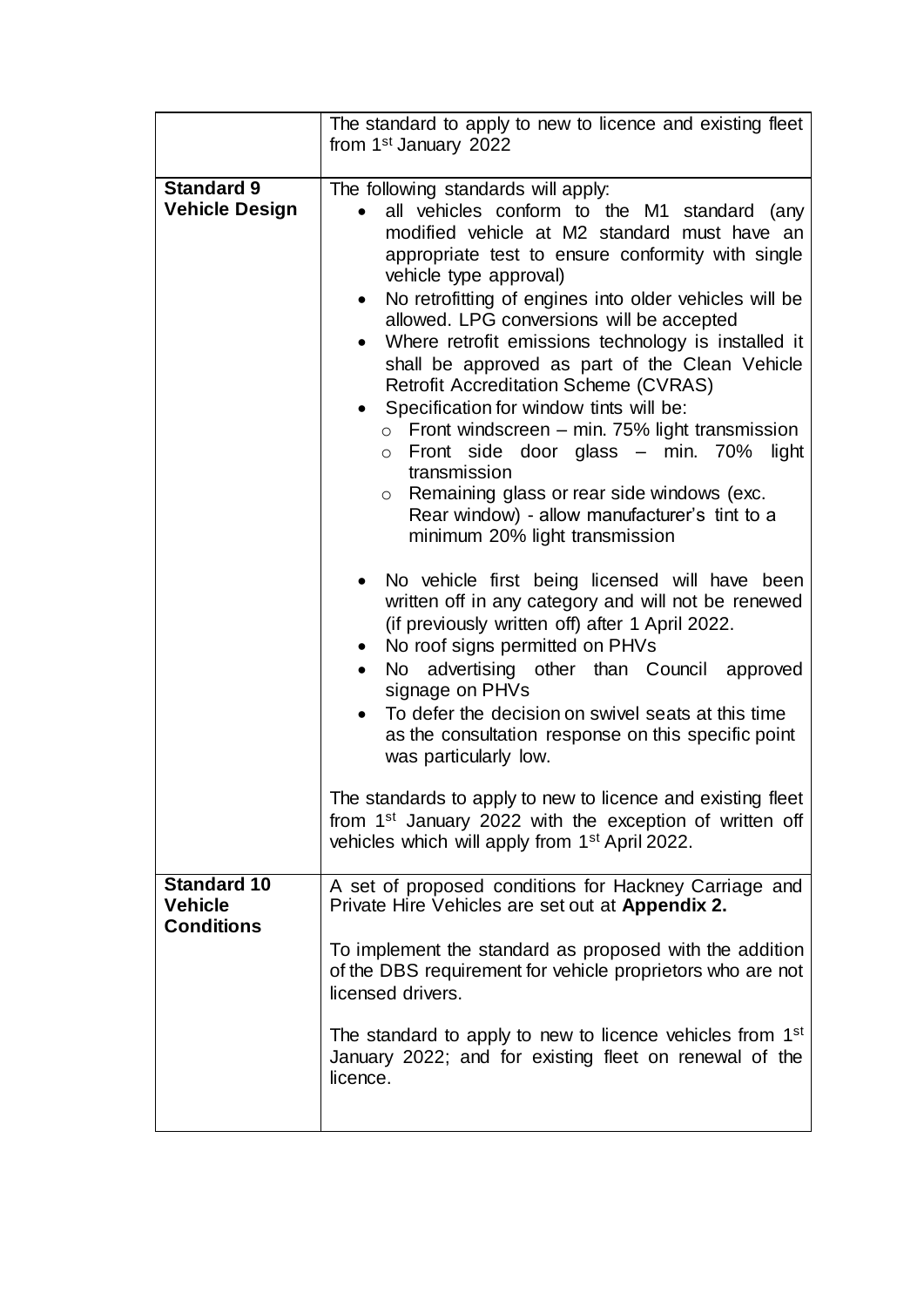## **8 Equality Impact Assessment**

8.1 The Equality Impact Assessment (EIA) showed that there were both positive and negative impacts of the proposals. The main positives are that this provides for greater protection for vulnerable people from harm and should also increase the accessibility of the fleet for disabled persons. The contrary issues are that the higher standards may make access to becoming a driver more costly and therefore may reduce the fleet size and therefore mean that there are less taxis available and people may be more tempted to use non licensed vehicles. There are two ways that this impact can be lessened; namely by ensuring that the drivers have adequate time to adjust to the new standards and also that we publicise the benefits of taking a Trafford licensed vehicle.

#### **9 Timescales for Implementation**

9.1 It is recommended that Council approves the implementation dates detailed in this report.

#### **10 Conclusion**

- 10.1 The 'golden thread' of licensing is that of pubic protection. We have seen from the consultation that the public are overwhelmingly in support of the additional safeguards and protection this project can deliver. As well as the local policy strengthening that minimum licensing standards will bring across Greater Manchester it delivers on the implementation of the statutory standards on safeguarding that the Government have introduced.
- 10.2 The vision of Greater Manchester is to continue to work closely together, influence policy change and support the licensed trade by delivering on its promise to provide financial support to move to greener vehicles. This is the start of a journey to continue to deliver excellence in licensing regulation in Greater Manchester. However, we cannot underestimate the challenges the trade continues to face and our continued support for them, and the public, in delivering safe journeys in safe licensed vehicles, driven by safe licensed drivers is essential. We will continue to work with the hackney and private hire trade to provide that ever important support and guidance whilst ensuring that public protection is at the forefront of our considerations.

#### **11 NEXT STEPS**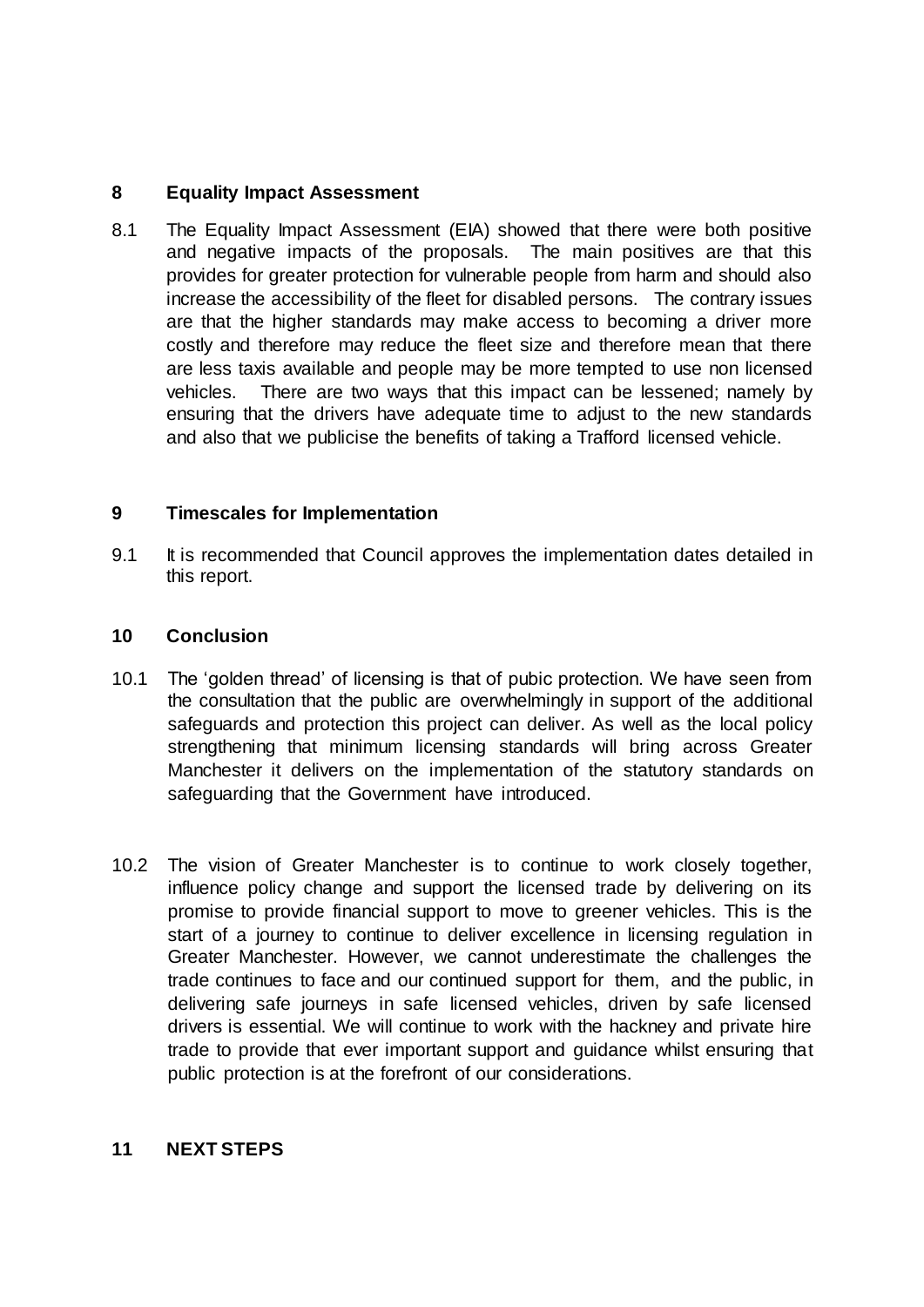11.1 That the Council approves the standards as detailed within this report.

#### **12 OPTIONS**

12.1 The Council could decide to not implement the MLS. This would mean that the opportunities for a safer taxi service in Trafford, which are outlined in the report, are missed.

#### **13 REASONS FOR RECOMMENDATIONS**

- 13.1 The primary driver for this work was to ensure public safety and protection, and to improve vehicle emission standards in the context of the Clean Air and the decarbonisation agendas. In addition, by establishing standards around common vehicle specifications, MLS is an important mechanism that permits the systematic improvements to taxi and private hire service across Greater Manchester and their visibility.
- 13.2 The adoption of these policies stands to benefit drivers and the trade more widely as public confidence in a well-regulated and locally licensed taxi and private hire sector grows; they will also contribute directly to better air quality and lower carbon emissions. By establishing and implementing Greater Manchester-wide minimum licensing standards, we can help to ensure that all residents and visitors see these services as safe and reliable, and preferable to those not licensed by Greater Manchester local authorities.

#### **14 APPENDIX 1 – Vehicle Standards**

- 14.1 Attached as a supplementary paper.
- **15 APPENDIX 2 – Vehicle Conditions**
- 14.1 Attached as a supplementary paper.
- **15 APPENDIX 3 - Equality Impact Assessment**
- 15.1 Attached as a supplementary paper

**Key Decision** *(as defined in the Constitution)*: No

**If Key Decision, has 28-day notice been given?** N/A